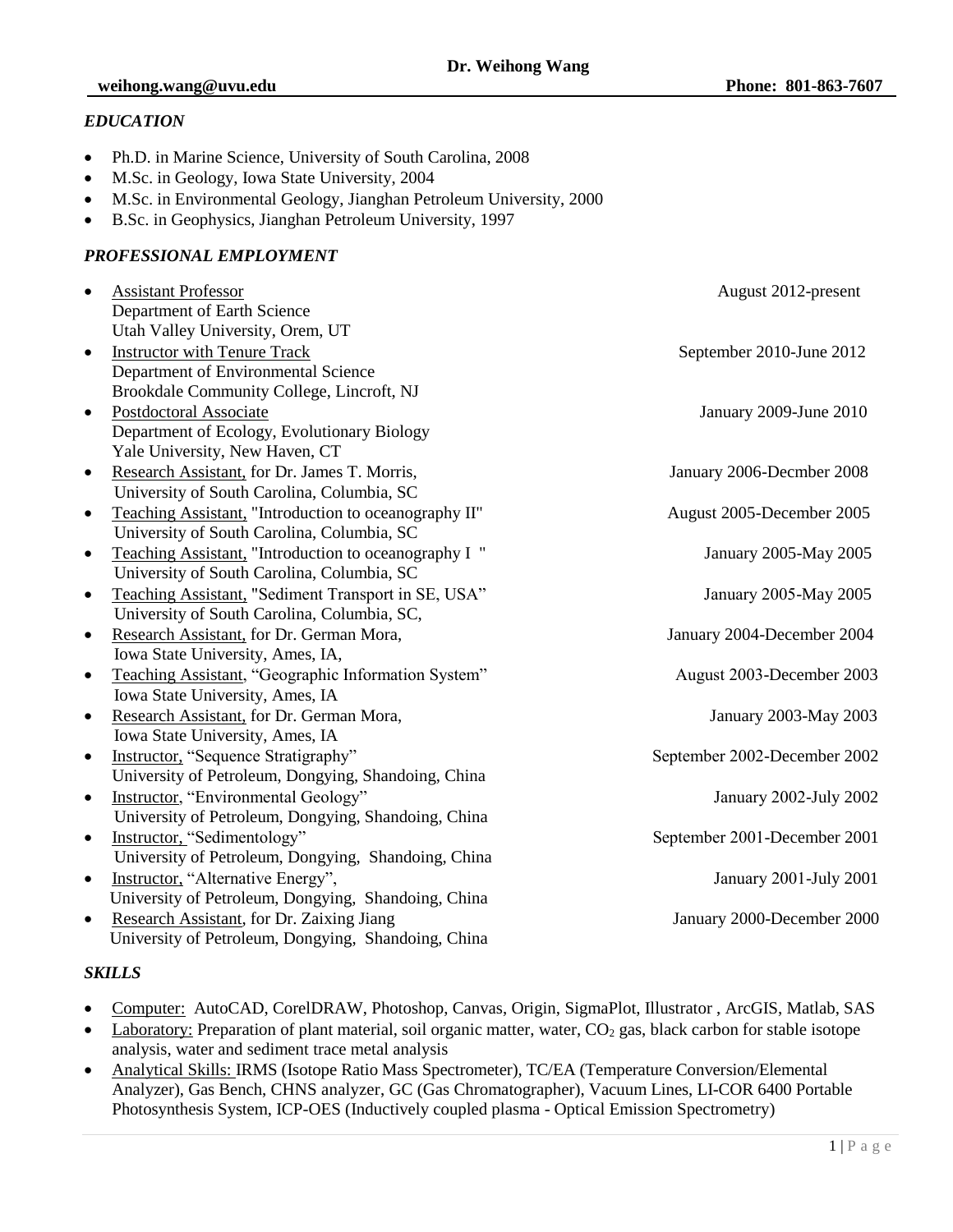# *PROFESSIONAL AFFILICATIONS*

- National Association of Geoscience Teachers
- Geological Society of America
- American Geophysical Union

## *TEACHING*

# *Courses Taught at UVU*

| $\bullet$                                        | Italy Study Abroad GEO/BIOL204R                                          | $2017$ -present |
|--------------------------------------------------|--------------------------------------------------------------------------|-----------------|
| $\bullet$                                        | Hybrid Introduction to Geology (GEO1010)                                 | 2017-Present    |
| $\bullet$                                        | Introduction to Physical Geography (GEOG1000)                            | 2016-Present    |
| $\bullet$                                        | Wetland Studies Laboratory (GEOG3705)                                    | $2016$ -Present |
| $\bullet$                                        | Wetland Studies (GEOG3700)                                               | 2015-Present    |
| $\bullet$                                        | Introduction to Geographic Information System (GEOG3600)                 | 2014-present    |
| $\bullet$                                        | Wetland Special Topic (GEO490R, later listed in the catalog as GEOG3700) | 2014            |
| $\bullet$                                        | Introduction to Oceanography (GEO1080)                                   | $2014$ -present |
| $\bullet$                                        | Energy on Earth (ENVT/PHYS/CHEM3800)                                     | $2013$ -present |
| $\bullet$                                        | Introduction to Geology (GEO1010)                                        | $2012$ -present |
| <b>Courses/Labs Taught at Other Institutions</b> |                                                                          |                 |

| $\bullet$ | Introduction to Alternative Energy (ENEG125), Brookdale Community College       | 2011-2012        |
|-----------|---------------------------------------------------------------------------------|------------------|
| $\bullet$ | Marine Biology (BIOL207), Brookdale Community College                           | 2011-2012        |
| $\bullet$ | Environmental Science (ENVT107), Brookdale Community College                    | 2010-2012        |
| $\bullet$ | Physical Geology (ENVT101), Bookdale Community College                          | 2010-2012        |
| $\bullet$ | Introduction to Oceanography II Lab (MSCI101), University of South Carolina     | Fall 2005        |
| $\bullet$ | Introduction to Oceanography I Lab (MSCI102), University of South Carolina      | Spring 2005      |
| $\bullet$ | Sediment Transport in southeast USA Lab (MSCI210), University of South Carolina | Spring 2005      |
| $\bullet$ | Geographic Information System Lab (GEOL453), Iowa State University              | Fall 2003        |
| $\bullet$ | Sequence Stratigraphy (GEOL310), University of Petroleum, Dongying, China       | Fall 2002        |
| $\bullet$ | Environmental Geology (GEOL220), University of Petroleum, Dongying, China       | Spring 2002      |
| $\bullet$ | Sedimentology (GEOL300), University of Petroleum, Dongying, China               | <b>Fall 2001</b> |
| $\bullet$ | Alternative Energy (ENVT210), University of Petroleum, Dongying, China          | Spring 2001      |
|           |                                                                                 |                  |

# *Teaching Courses/Workshops Attended*

| Spring 2017<br>Spring 2017 |
|----------------------------|
| May 2016<br>Spring 2015    |
| Fall 2014                  |
| June 22-26, 2014           |
|                            |
| Spring 2014                |
|                            |
| Spring 2014                |
| 2013-2014                  |
| March 21, 2014             |
| Spring 2014                |
| Spring 2014                |
|                            |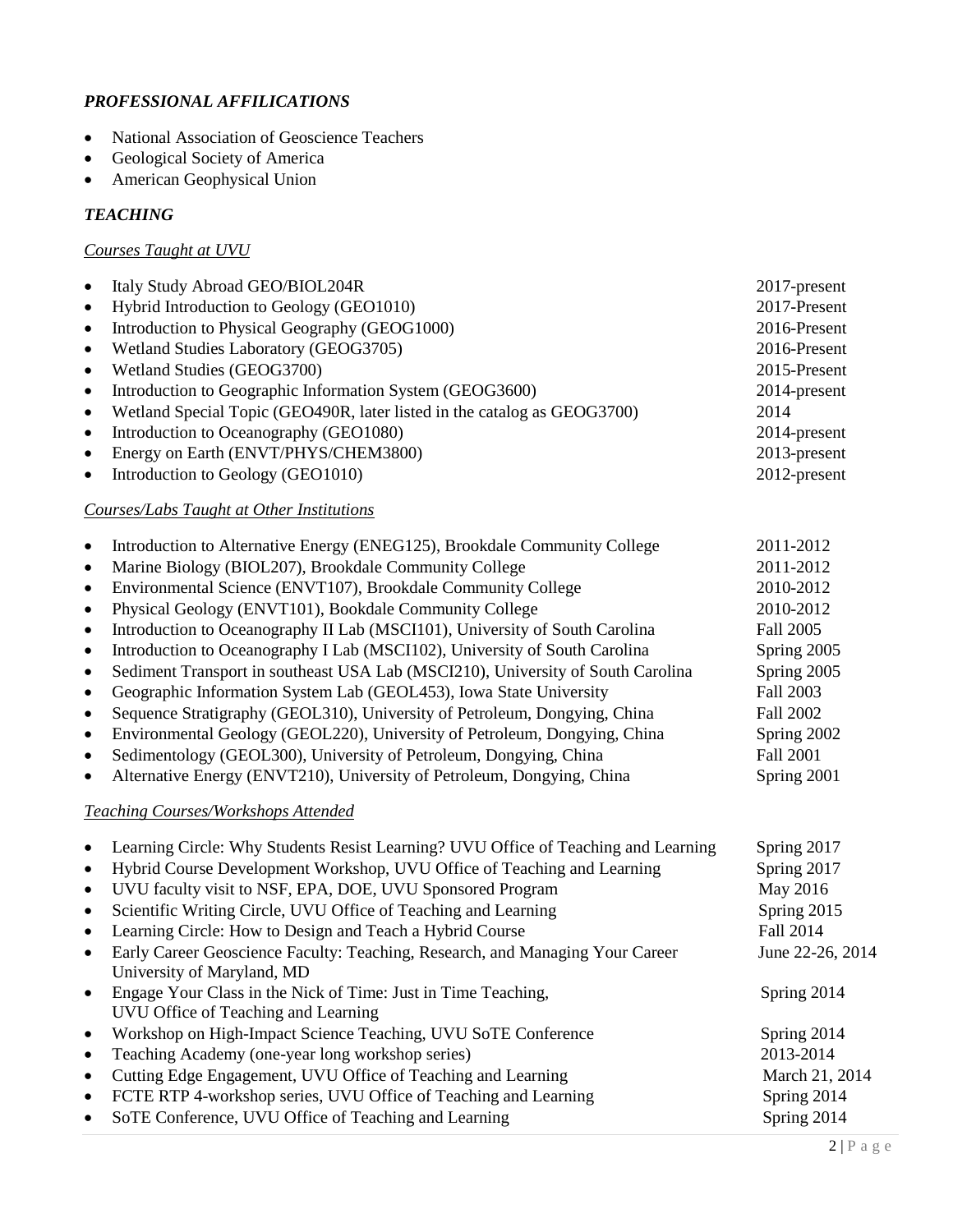|           | Cutting Edge Workshop: Effective Lecturing, UVU Office of Teaching and Learning      | Fall 2013   |
|-----------|--------------------------------------------------------------------------------------|-------------|
| $\bullet$ | Workshop on POGIL, UVU Office of Teaching and Learning                               | Fall 2013   |
| $\bullet$ | Learning Circle "Facilitating Seven Ways of Learning",                               | Spring 2013 |
|           | UVU Office of Teaching and Learning                                                  |             |
| $\bullet$ | Cutting Edge Workshop: Using Engaged Teaching to Develop Growth Mindset              | Spring 2013 |
|           | in Students, UVU Office of Teaching and Learning                                     |             |
| $\bullet$ | SoTE Conference, UVU Office of Teaching and Learning                                 | Spring 2013 |
| $\bullet$ | New Faculty Teaching Scholars (11-workshop series),                                  | 2012-2013   |
|           | UVU Office of Teaching and Learning                                                  |             |
| $\bullet$ | Learning Circle" Teaching With Your Mouth Shut", UVU Office of Teaching and Learning | Fall 2012   |
| $\bullet$ | Cutting Edge Workshop: Creating and Assessing Writing Assignments That Engage        | Fall 2012   |
|           | Critical Thinking, UVU Office of Teaching and Learning                               |             |
| $\bullet$ | Cutting Edge Workshop with Diane Ebert-May, UVU Office of Teaching and Learning      | Fall 2012   |
| $\bullet$ | Turning Point Clicker Training, UVU Office of Teaching and Learning                  | Fall 2012   |

# *SCHOLARSHIP*

# *Research Interests*

 Anthropogenic Impact on Wetland/Aquatic Ecosystems, Carbon Dynamics in Wetland Ecosystems, Climate change, Alternative Energy, and Sustainability

# *Abstracts/Conference Presentations (\*Student Researcher Mentee Authors)*

- **Weihong Wang**, Henintsoa Rakotoarisaona\*, and Hannah Peterson\*. 2017. Investigating Temporal and Spatial Variations of Trace Metal Loading To Utah Lake, UT (USA). Abstract and Oral Presentation. 2017 iUTAH Annual Symposium & Summer All-Hands Meeting.
- **Weihong Wang**. 2017. Assessment of Anthropogenic Impacts on the Utah Lake Ecosystem Integrating a Multi-Proxy Approach and GIS Spatial Analysis Technique. Abstract and Oral Presentation. Utah Lake Education Workshop.
- Alessandro Zanazzi, Hannah Peterson\*, David Sutterfield\*, Henintsoa Rakotoarisaona\*, Jeremy Andreini\*, and **Weihong Wang**. 2017. A Stable Isotope Study of Utah Lake (Utah, USA). Abstract and Oral Presentation. Geological Society of America Annual Meeting.
- Henintsoa Rakotoarisaona\*, Hannah Peterson\*, and **Weihong Wang.** 2017. Investigating Temporal and Spatial Variations of Trace Metal Loading to Utah Lake using GIS Spatial Analysis Techniques (Utah, USA). Abstract and Oral Presentation. Geological Society of America Annual Meeting.
- Serena Smith\*, Sydney Hoopes\*, Sydney Houghton\*, Daniel Ormond\*, Janelle Gherasim\*, and **Weihong Wang**. 2017. Quantifying Nutrient and Trace Metal Input to Utah Lake from Orem Wastewater Treatment Effluent. Abstract and Poster Presentation. Geological Society of America Annual Meeting.
- Henintsoa Rakotoarisaona\*, Hannah Peterson\*, **Weihong Wang**, and Jeremy Andreini\*. 2017. Investigating Temporal and Spatial Variations of Trace Metal Loading to Utah Lake. Abstract and Oral Presentation. 31<sup>st</sup> National Conference on Undergraduate Research (NCUR).
- Serena Smith\*, Sydney Hoopes\*, and **Weihong Wang.** 2017. Quantifying Nutrient and Trace Metal Input to Utah Lake from Orem Wastewater Treatment Effluent. Abstract and Poster Presentation. The 11<sup>th</sup> Annual Utah Conference on Undergraduate Research (UCUR).
- **Weihong Wang.** 2016. Integrating Geochemistry with GIS Spatial Analysis in Utah Lake Studies. Abstract and Oral Presentation. 10<sup>th</sup> Annual Salt Lake County Watershed Symposium
- **Weihong Wang**. 2016. Temporal and Spatial Fluctuations of Nutrient and Trace Metal Loading to Utah Lake. Abstract and Poster Presentation. 22nd EPA National Nonpoint Source (NPS) Monitoring Workshop.
- Hannah Peterson\*, Henintsoa Rakotoarisaona\*, and **Weihong Wang**. 2016. Investigating Trace Metal Loading to Utah Lake. Poster Presentation. Rocky Mountain Section of GSA.
- Hannah Peterson\*, Jeremy Andreini\*, and **Weihong Wang**. 2016. Assessment of Historical Anthropogenic Impacts on the Utah Lake Ecosystem using GIS Spatial Analysis. Abstract and Poster Presentation. Conference on the Scholarship of Teaching and Engagement (SoTE), Utah Valley University.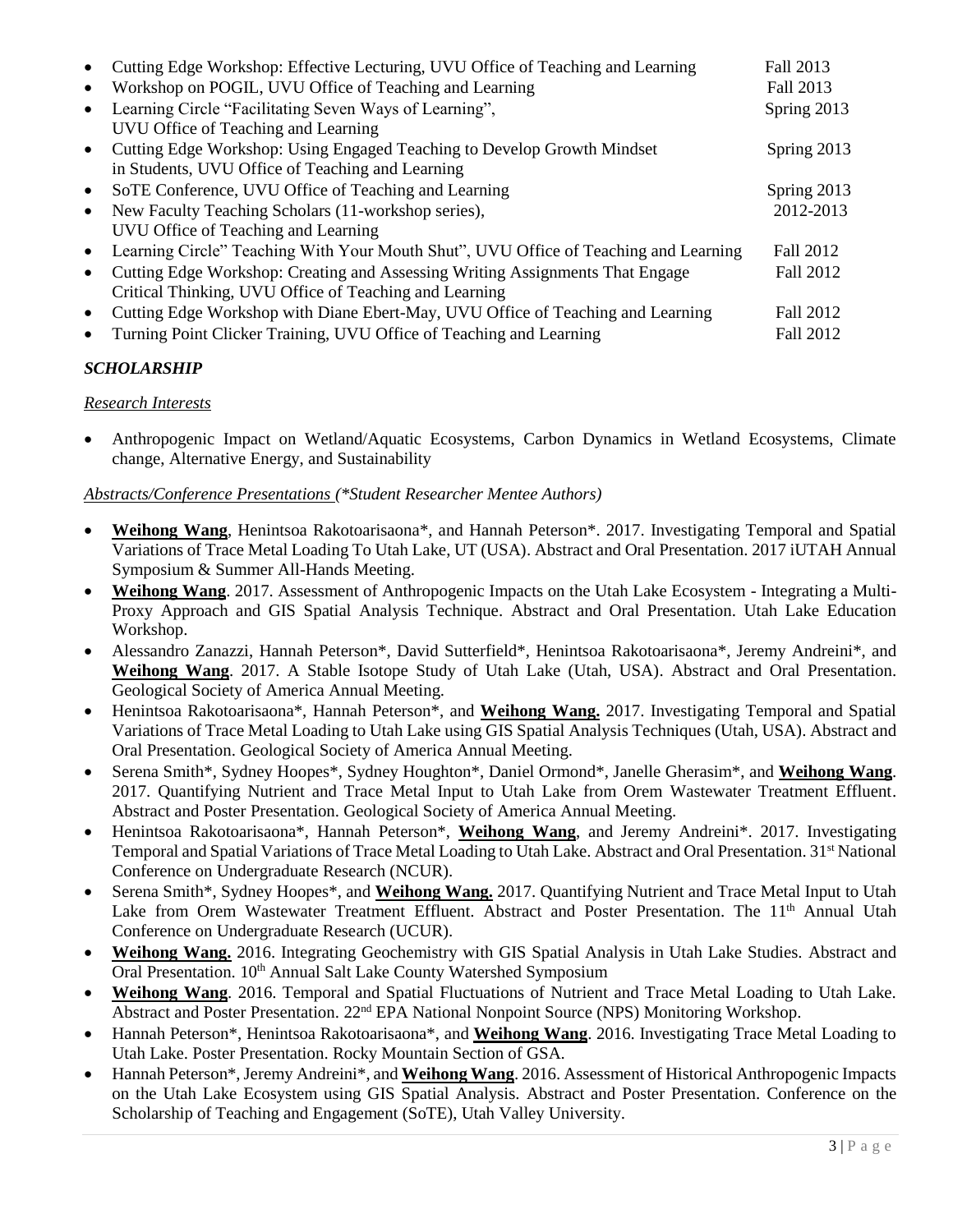- Hannah Peterson\*, and **Weihong Wang**. 2016. Temporal and Spatial Variations of Trace Metal Loading to Utah Lake. Abstract and Poster Presentation. The 10<sup>th</sup> Annual Utah Conference on Undergraduate Research (UCUR).
- Kenneth Larson\*, and **Weihong Wang**. 2015. Assessing Geothermal Potential in Utah (USA) and its impact on the Economy and Environment Using GIS Mapping. Abstract and Poster Presentation. Geological Society of America Annual Meeting.
- Hannah Peterson\*, Sheryce Henley\*, Joshua W. Jackson\*, Weihong Wang, and Eddy Cadet. 2014. Assessment of Anthropogenic Impacts on the Utah Lake (UT) Using Stable Isotope and Trace Metal Analysis. Abstract and Oral Presentation. Geological Society of America Annual Meeting.
- Paul Robertson\*, Buchanon Kerswell\*, **Weihong Wang**, Suzanne Walther, Greg Carling, Steve Nelson, and Kevin Ray. 2014. Investigating Human Impact on the Jordan River Using Sedimentary and Stable Isotope Records. Abstract and Oral Presentation. Geological Society of America Annual Meeting.
- Henintsoa Rakotoarisaona\* , Kevin W. Jackman\*, Sheryce Henley\* , Joshua W. Jackson\* , Eddy Cadet, **Weihong Wang,** and Suzanne Walther. 2014. Evaluation of the Distribution and Mobility of Selected Trace Metals in Sediments at the Jordan River Water Head of Utah Lake. Abstract and Oral Presentation. Geological Society of America Annual Meeting.
- Buchanan Kerswell\*, Paul Roberson\*, **Weihong Wang,** and Suzanne Walther. 2014. Anthropogenic Impacts on the Utah Lake-Jordan River Transition Zone. Abstract and Oral Presentation. iUTAH All Hands-on Meeting.
- Paul Roberson\*, Buchanan Kerswell\*, **Weihong Wang,** and Suzanne Walther. 2014. Investigating Anthropogenic Impacts on the Utah Lake-Jordan River Transition Zone Using a Multi-proxy Approach. Abstract and Oral Presentation. The 8<sup>th</sup> Annual Utah Conference on Undergraduate Research (UCUR).
- Paul Roberson\*, Buchanan Kerswell\*, **Weihong Wang**, and Suzanne Walther. 2014. Assessment of Anthropogenic Impacts on the Utah Lake. Abstract and Oral Presentation. Conference on the Scholarship of Teaching and Engagement (SoTE). Utah Valley University.
- Buchanan Kerswell\*, and **Weihong Wang**. 2013. Energy Use and Renewable Energy Potentials in U.S.A. Abstract and Oral Presentation. 27th National Conference on Undergraduate Research (NCUR).
- Buchanan Kerswell\*, Roxanne Lori Jones\*, and **Weihong Wang.** 2013. Assessment of Energy Use and Renewable Energy Growth Potentials in Utah. Abstract and Oral Presentation. The 7<sup>th</sup> annual Utah Conference on Undergraduate Research (UCUR).

## *Publications (\*Student Researcher Mentee Authors)*

- **Weihong Wang,** Suzanne Walther, Eddy Cadet, Greg Carling, Kevin Rey, Steve Nelson, David Tingey, Paul Robertson\*, and Buchanan Kerswell\*. 2017. The Historical Records of Stable Isotopes ( $\delta^{13}$ C and  $\delta^{15}$ N) and Trace Metals along Utah Lake –Jordan River Transition Zone, Utah (USA). *In:* 2017 Utah Geological Association Guidebook: Geology and Resources of Wasatch - Back to Front. 46, 171-185.
- **Weihong Wang**, Henintsoa Rakotoarisaona\*, Hannah Peterson\*, Alessandro Zanazzi, and Eddy Cadet. 2017. Investigating Temporal and Spatial Variations of Nutrient and Trace Metal Loading to Utah Lake, Utah, USA. Submitted to Science of the Total Environment.
- Zaixing Jiang, Weili Yang, Wenquan Yu, and **Weihong Wang**. 2005. The lake-margin canyon and its hydrocarbon potential. Earth Science Frontiers. 12(3), 186-194.
- Yingchang Cao, Zaixing Jiang, and **Weihong Wang**. 2005. Application of Logging Curves in Identifying Northern Ramp Sequence Boundary of Chenjiazhuang Uplift. Journal of University of Petroleum (Edition of Natural Science). 1, 22-25.
- Benqi Zhang, Hongzhou Yu, and **Weihong Wang**. 2005. Characteristics and Diagenetic Environments of Source Rocks by Cathodoluminescence. Petroleum Exploration and Development. 303 (3), 117-120.
- **Weihong Wang**, Zaixing Jiang, and Yingchang Cao. 2003. Application of Logging Curves in Identifying Northern Ramp Sequence Boundary of Chenjiazhuang Uplift. Journal of Jianghan Petroleum Institute. 25(1), 62-65.
- **Weihong Wang**, Zaixing Jiang, Wenquan Yu, and Jihua Yan. 2003. Discussion of the Methods of Using Logging Curves to Recognize Sequence Boundaries. Journal of Southwest Petroleum Institute. 25(3), 1-4.
- **Weihong Wang**, Zaixing Jiang, Mingrong Wu, and Junqing Zhao. 2003. The relationship of sequence stratigraphical units and oil-gas in fault-depressed lacustrine basin. Xinjiang Geology. 21(2), 202-205.
- Zaixing Jiang, **Weihong Wang,** and Hongzhong Yu. 2003. The High Resolution Analysis of Stratum Frame in Well Yi 3-7-7. Petroleum Exploration and Development. 30(3), 26-28.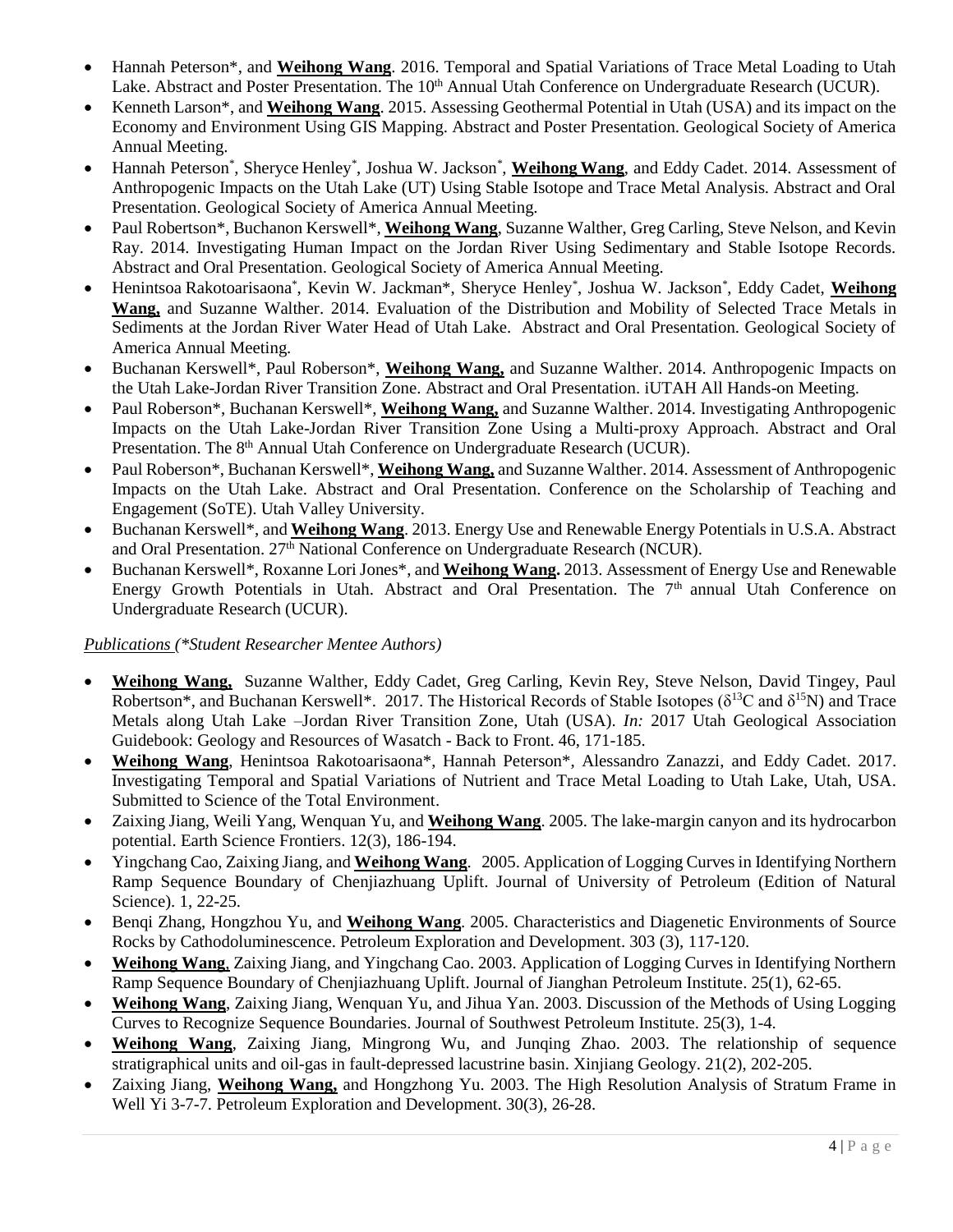- Yingchang Cao, Zaixing Jiang, Weili Yang, and **Weihong Wang**. 2003. Some Methods for Identifying Sequence Boundaries and Condensation Sections Using Well Logging. Journal of University of Petroleum (Edition of Natural Science). 2, 37-41.
- Zaixing Jiang, **Weihong Wang,** and Weili Yang. 2002. The Future of China Petroleum Exploration Strategy in 21st Century. Journal of the University of Petroleum (Edition of Natural Science). 26(2), 1-5.
- **Weihong Wang,** Renfang Pan and Castagna, John P. 2000. Analysis of AVO Anomalies of Shannon Reservoir in Hartzog Draw Field. Natural Gas Industry. 20(1), 13-21.

## *Grants, Fellowships and Awards*

- Grants for Engaged Learning, Utah Valley University, Principal Investigator, \$10,000 (2017-2018)
- Scholarly Activities Committee (SAC) Grant, College of Science, Utah Valley University, Principal Investigator, \$9,183 (2017-2018)
- NSF iUSE-GEOPATH EXTRA: A Praxis Approach to Policy Creation and Student Retention: Rejuvenation of Utah Lake as a Case Study. Co-Principle Investigator (\$300,000). Submitting to NSF in Oct. 2017.
- Undergraduate Research Scholarly and Creative Activities (URSCA) grant, Utah Valley University, awarded to my student mentees Serena Smith and Sydney Hoopes, \$3,000 (2016-2017)
- Undergraduate Research Scholarly and Creative Activities (URSCA) grant, Utah Valley University, awarded to my student mentee Hannah Peterson, \$2,000 (2016-2017)
- Scholarly Activities Committee (SAC) Grant, College of Science, Utah Valley University, Awarded to my mentees Sydney Houghton, Sydney Hoopes, and Daniel Ormond, \$1,600 (2016-2017)
- Scholarly Activities Committee (SAC) Grant, College of Science, Utah Valley University, Awarded to my mentees Serena Smith, Sydney Hoopes, and Janelle Gherasim, \$2,160 (2016-2017)
- Scholarly Activities Committee (SAC) Grant, College of Science, Utah Valley University, Awarded to my mentee Hannah Peterson, \$1,237 (2016-2017)
- NSF EHR: Capitol Reef Environmental Undergraduate Research Cooperative (CREURC). Co-Principle Investigator (\$300,000). Submitted to NSF. Rejected. (2016-2017)
- NSF iUSE-GEOPATH EXTRA: Evaluation of a Geoscience Career Emulation Model for Improving Undergraduate Student Outcomes. Co-Principle Investigator (\$374,034). Submitted to NSF. Rejected. (2016)
- Scholarly Activities Committee (SAC) Grant, College of Science, Utah Valley University, awarded to my student mentee Kenneth Larsen (\$1,406) (2016-2017)
- iUTAH (innovative Urban Transitions and Arid Region Hydro-sustainability) Research Catalyst Grant, funded by the National Science Foundation's EPSCoR program (Experimental Program to Stimulate Competitive Research), Co- Principle Investigator (\$19,826.84) (2015-2017)
- Grants for Engaged Learning Quick Grant, Utah Valley University, Principal Investigator, \$2,500 (2015-2016)
- Undergraduate Research Scholarly and Creative Activities (URSCA) grant, Utah Valley University, awarded to my student mentee Kenneth Larsen, \$2,000 (2015-2016)
- iUTAH (innovative Urban Transitions and Arid Region Hydro-sustainability) Research Catalyst Grant, funded by the National Science Foundation's EPSCoR program (Experimental Program to Stimulate Competitive Research), Principle Investigator (20,000) (2014-2016)
- Undergraduate Research Scholarly and Creative Activities (URSCA) grant, Utah Valley University, awarded to my student mentee Kenneth Larson, \$2,000 (2015-2016)
- Scholarly Activities Committee (SAC) Grant, College of Science, Utah Valley University, Principal Investigator, \$5,806 (2015-2016)
- Scholarly Activities Committee (SAC) Grant, College of Science, Utah Valley University, Principal Investigator, \$1,156 (2015-2016)
- Scholarly Activities Committee (SAC) Grant, College of Science, Utah Valley University, Awarded to my mentees Hannah Peterson and Henintsoa Rakotoarisaona, \$1,026 (2015-2016)
- Scholarly Activities Committee (SAC) Grant, College of Science, Utah Valley University, awarded to my student mentee Jeremy Andreini, \$1,505 (2015-2016)
- General Education Environmental Research Enhancement Project. Submitted to the Department of Education (\$2,046,209). Rejected. (2014-2015)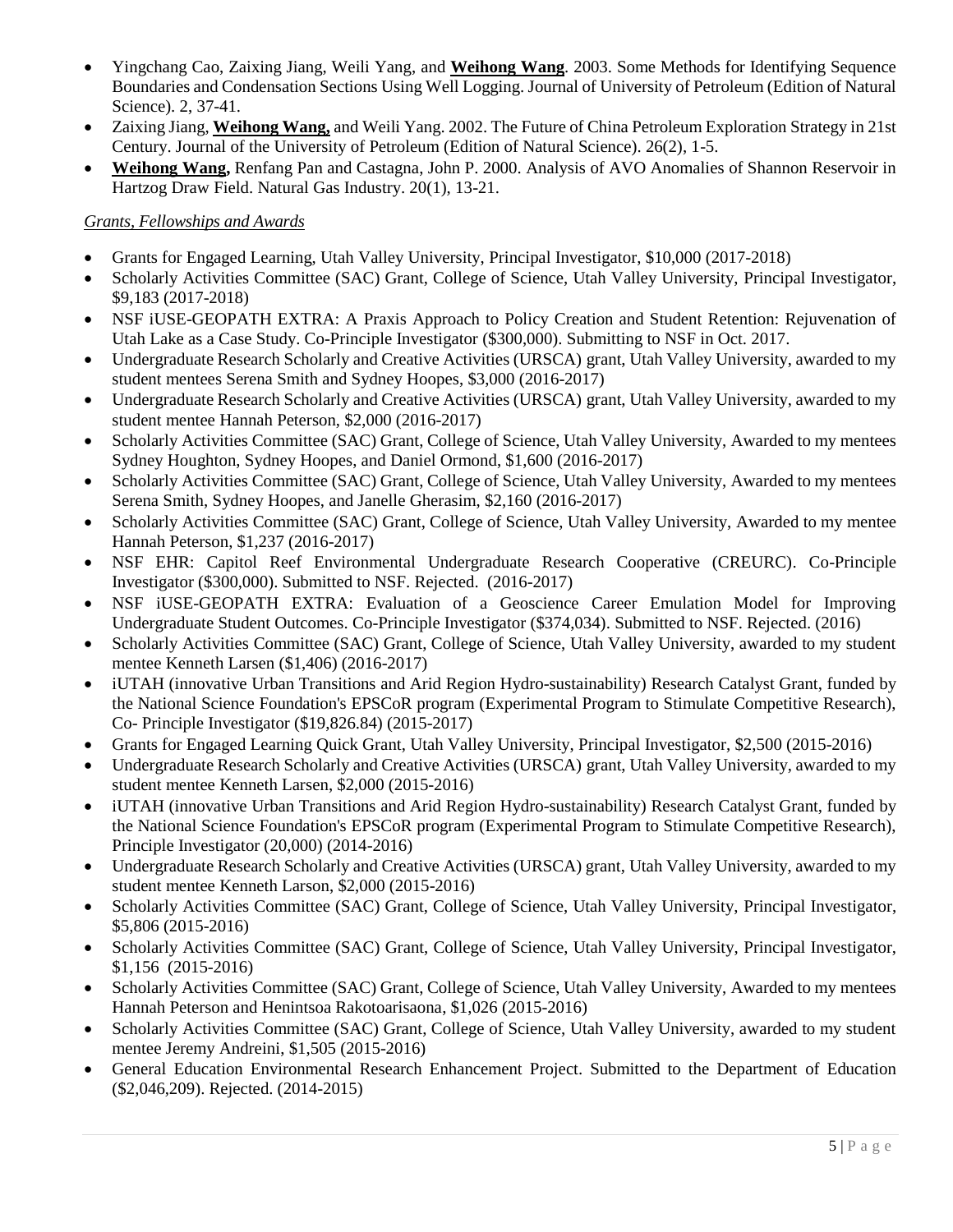- Undergraduate Research Scholarly and Creative Activities (URSCA) grant, Utah Valley University, awarded to my student mentee Kenneth Larson, \$2,000 (2014-2015)
- Grants for Engaged Learning, Utah Valley University, Co-Principal Investigator, \$10,000 (2014-2015)
- Scholarly Activities Committee (SAC) Grant, College of Science, Utah Valley University, awarded to my student mentee Hannah Peterson, \$1,670 (2014-2015)
- Travel Grant, Faculty Development Committee, Utah Valley University, \$800 (2014-2015)
- Grants for Engaged Learning, Utah Valley University, Principal Investigator, \$8,700 (2013-2014)
- iUTAH (innovative Urban Transitions and Arid Region Hydro-sustainability) Research Catalyst Grant, funded by the National Science Foundation's EPSCoR program (Experimental Program to Stimulate Competitive Research), Co-Principal Investigator, \$10,000 (2013-2014)
- Scholarly Activities Committee (SAC) Grant, College of Science, Utah Valley University, Principal Investigator, \$2,880 (2013-2014)
- Travel Grant, Faculty Development Committee, Utah Valley University, \$550 (2013-2014)
- Travel Grant, Faculty Development Committee, Utah Valley University, \$800 (2012-2013)
- Global warming impacts on CT salt marsh ecosystems and consequent effects on salt marsh vulnerability to sea level rise, Yale Climate and Energy Institute Seed Grants, Yale University, Co-Principal Investigator, \$50,000 (2009-2010)
- NOAA National Estuarine Research Reserve Graduate Research Fellowship, \$60,000 (2007-2010)
- John Hodge Summer Fellowship, \$500 (2007)
- Slocum-Lunz Grants, \$2,000 (2006-2007)
- University of South Carolina Graduate School Traveling Award, \$500 (2007)
- University of South Carolina Marine Science Program Traveling Award, \$500 (2007)
- University of South Carolina Graduate School Research Fellowship, \$20,000 (2005-2006)
- Torch Fund and Excellent Women Fund (2002)
- Love Angel of Hope Project (2001)
- Creative Award of Academic Research (2000-2001)
- Outstanding Graduate Student Award, Jianghan Petroleum University (1999-2000)
- Excellent Chairman of News Station, Jianghan Petroleum University (1999-2000)
- The First Place of Academic Report Competition, Jianghan Petroleum University (1998-1999)

#### *Student Mentorship*

- I have involved 20+ students in my research projects (see below for projects' titles)
- Student mentees and I have published 20+ meeting abstracts, and have presented our scientific projects in various meetings, such as GSA, NCUR, UCUR, iUTAH All hands-on Meeting, iUTAH Symposium, SoTE, etc.
- I have worked with students to write manuscripts for peer reviewed journals, and two students were the co-authors for a published manuscript.
- I have closely mentored 15+ students. They have achieved high academic standard. Among all my mentees, three of the students have obtained a 3-year NSF scholarship, one has received Research Scholarship by the Salt Lake Chapter of the Association for Women Geoscientists and nominated as one of the finalists for the Utah Women Tech Awards, four of them received URSCA Scholarship, 10+ received SAC award, two were awarded for the 2017 Department Outstanding Student, and two are going to attend graduate school in 2018.

## *UVU Research Projects*

| $\bullet$ | NSF iUSE-GEOPATH EXTRA: A Praxis Approach to Policy Creation and Student                          | 2018-2021 |
|-----------|---------------------------------------------------------------------------------------------------|-----------|
|           | Retention: Rejuvenation of Utah Lake as a Case Study (\$300,000). Submitting to NSF in Oct. 2017) |           |
| $\bullet$ | Does Water Reveal Wealth? - An Assessment of Water Resources using Geochemical                    | 2017-2018 |
|           | and Geospatial Approaches across a Semiarid Urban Area                                            |           |
| $\bullet$ | Assessment of Anthropogenic Impacts on the Utah Lake Ecosystem using Geospatial                   | 2016-2017 |
|           | Analysis and Remote Sensing                                                                       |           |
| $\bullet$ | Quantifying Nutrient and Trace Metal Input to Utah Lake from Orem Wastewater                      | 2016-2017 |
|           | <b>Treatment Effluent</b>                                                                         |           |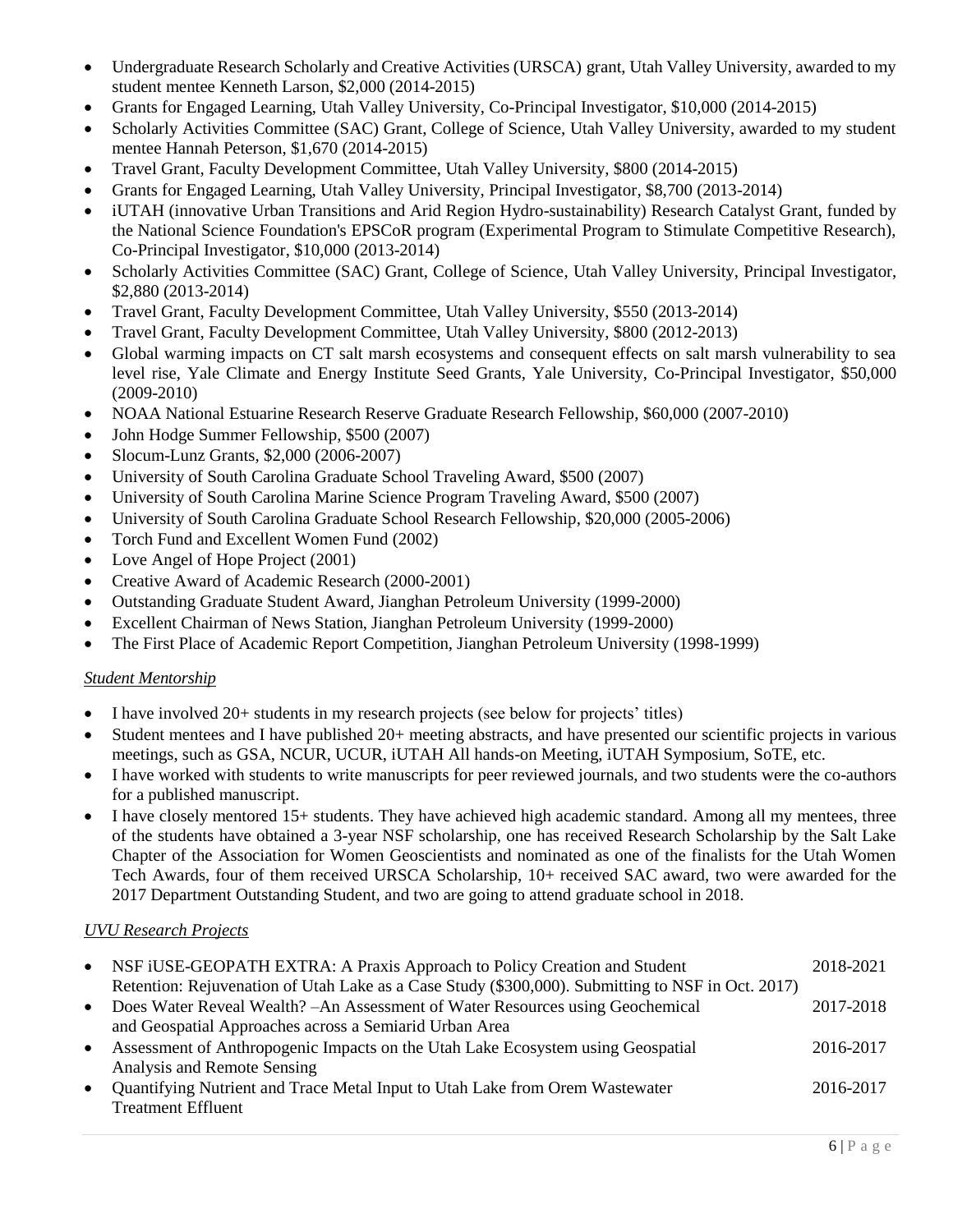| $\bullet$ | NFS iUSE-EHR: Capitol Reef Environmental Undergraduate Research Cooperative<br>(CREURC). Submitted (\$300,000 for 3 years). Rejected.         | 2016-2017    |
|-----------|-----------------------------------------------------------------------------------------------------------------------------------------------|--------------|
| $\bullet$ | Impact of <i>Phragmites australis</i> control on Utah Lake water quality                                                                      | 2016-2017    |
| $\bullet$ | NSF iUSE-GEOPATH EXTRA: Evaluation of a Geoscience Career Emulation Model                                                                     | 2015-2016    |
|           | for Improving Undergraduate Student Outcomes. Submitted to NSF. (\$374,034 for 3 years). Rejected.                                            |              |
| $\bullet$ | Investigating the Environmental Impact of the Gold King Mine Spill (CO) on San Juan River<br>and Lake Powell (UT)                             | 2015-2016    |
| $\bullet$ | Investigating Temporal and Spatial Variations of Nutrient and Trace Metal Loading to Utah Lake                                                | 2014-2016    |
| $\bullet$ | Investigating the Environmental Impact of the Gold King Mine Spill (CO) on San Juan River<br>and Lake Powell (UT)                             | 2015-2016    |
| $\bullet$ | General Education Environmental Research Enhancement Project.<br>Submitted to the Department of Education (\$2,046,209). Rejected.            | 2014-2015    |
| $\bullet$ | Assessing Geothermal Potential in Utah (USA) and its Impact on the Economy and<br><b>Environment Using GIS Mapping</b>                        | 2014-2015    |
| $\bullet$ | Investigating PCB and Trace Element Levels in Soil, Plant and Fish Species in Utah Lake                                                       | 2014-2015    |
| $\bullet$ | Assessment of Anthropogenic Impacts on the Utah Lake Wetlands and Fish Species                                                                | 2013-2014    |
| $\bullet$ | Investigating Anthropogenic Impacts on the Utah Lake-Jordan River Transition Zone                                                             | 2013-2014    |
|           | Using a Multi-proxy Approach                                                                                                                  |              |
| $\bullet$ | Assessment of Energy Use and Renewable Energy Growth Potentials in Utah                                                                       | 2012-2013    |
|           | <b>Research Projects at Other Institutions</b>                                                                                                |              |
| $\bullet$ | Global Warming Impacts on CT Salt Marsh Ecosystems and Consequent Effects on<br>Salt Marsh Vulnerability to Sea Level Rise<br>Yale University | 2009-2010    |
| $\bullet$ | Investigations of Belowground Carbon Dynamics in East Coast Salt Marshes, USA<br>University of South Carolina                                 | 2005-2008    |
| $\bullet$ | Distinguishing Root from Soil Contributions to Soil Respiration: Exploration                                                                  | 2002-2004    |
|           | of a New Approach                                                                                                                             |              |
|           | Iowa State University                                                                                                                         |              |
| $\bullet$ | Using Oxygen Stable Isotopes to Study Ecosystem-Atmosphere Gas Exchange                                                                       | 2002-2004    |
|           | Iowa State University                                                                                                                         |              |
|           | <b>SERVICE</b>                                                                                                                                |              |
|           | Committee/Events                                                                                                                              |              |
| ٠         | UVU Annual Sustainability Day Committee                                                                                                       | 2017-present |
| $\bullet$ | Co-editor for 2017 UGA Guidebook Publication                                                                                                  | 2017         |
| $\bullet$ | Department Petrology Hiring Committee                                                                                                         | 2017         |
| $\bullet$ | Chair of Physical Geographer Hiring Committee                                                                                                 | 2016         |
| $\bullet$ | Department Human Geographer Hiring Committee                                                                                                  | 2015         |
| $\bullet$ | Department Lab Manager Hiring Committee                                                                                                       | 2015         |
| $\bullet$ | <b>Text Book Committee</b>                                                                                                                    | 2015         |
| $\bullet$ | AAG & ESRI GEOmentor                                                                                                                          | 2014-present |
| $\bullet$ | UVU PREP students outreach                                                                                                                    | Summer 2014  |
| $\bullet$ | Earth Day event at UVU                                                                                                                        | Spring 2014  |
| $\bullet$ | Moderator at UCUR                                                                                                                             | Spring 2014  |
| $\bullet$ | <b>Capstone Thesis Committee</b>                                                                                                              | 2014         |
| $\bullet$ | Annual GIS Day Co-organizer with UVGIS Group                                                                                                  | 2013-present |
| $\bullet$ | <b>UVU Sustainability Committee</b>                                                                                                           | 2012-Present |
|           | Guest speaker at the Wasatch Elementary School to give Rock and Mineral Presentations                                                         | 2012-present |